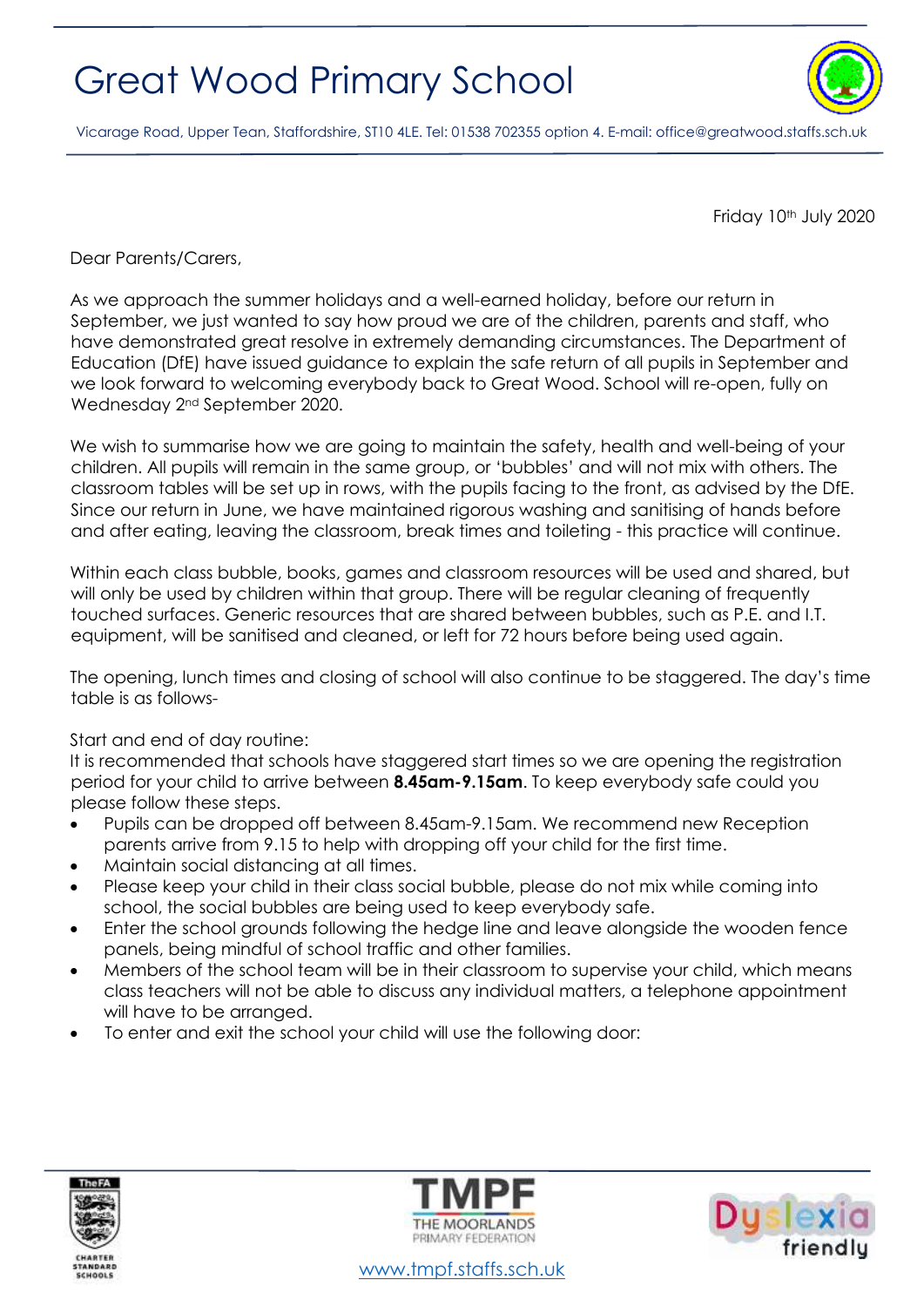## Great Wood Primary School



Vicarage Road, Upper Tean, Staffordshire, ST10 4LE. Tel: 01538 702355 option 4. E-mail[: office@greatwood.staffs.sch.uk](mailto:office@greatwood.staffs.sch.uk)

| <b>Class</b> | <b>Entrance and Exit Door</b> | Start time               | Pick Up Time       |
|--------------|-------------------------------|--------------------------|--------------------|
| YR/1         | Outdoor Area Red Gate         | 8.45 am-915 am           | 3pm                |
| Y1/2         | Y1/2 Cloakroom Door           |                          | 3.10 <sub>pm</sub> |
| Y3           | <b>KS2 Cloakroom Door</b>     | (Reception pupils to     | 3.20 <sub>pm</sub> |
| Y4/5         | Y4/5 Classroom Door           | arrive from 9.15 to give | 3.30pm             |
| Υ6           | <b>KS2 Cloakroom Door</b>     | extra time to support)   | 3.30pm             |

At the end of the day you will collect your child from the same door at the following times, could you please ensure a prompt pick up and that you leave the school site in time for other parents to safely pick up their child. In the case of siblings the end of day will be that of the eldest child, this ensures that each child is taught their complete timetable. The youngest sibling will remain with their class teacher until this time.

Break time and lunchtime will still take place while maintaining the social bubbles, with members of the school team allocated to support your child. School dinners will be available all week with the format of cooked dinners on Monday, Wednesday and Friday and sandwiches being available on Tuesday and Thursday. A menu for the week's cooked options will be published on the school newsletter.

In September, the government's advice is social distancing within bubbles, is no longer required. There is still advice in place, that teachers and support staff minimise the time they are closer than one metre to anyone and away from colleagues as much as possible, this will be challenging for all of us, but we will endeavour to adapt to our 'new normal'. We respectfully ask parents and carers to also maintain social distancing when approaching staff and meetings in school will be by appointment only, or via online platforms.

Specialist teachers, such as P.E., Foreign Languages and music, are able to return and teach within schools. Again, following strict guidance for the interaction between bubbles and pupils.

Please note, the home school learning resources ends on Friday July 17th.

We will be able to run our Wrap Around provision, using the same times as before, however pupils will use the school hall as the designated room and social bubbles will be maintained. More information to follow from the Wrap Around team I am sure you will agree that this is a welcome provision, which we can offer to all parents.

Unfortunately, we will not be able to have assemblies, or mass gatherings until the guidance changes.







[www.tmpf.staffs.sch.uk](http://www.tmpf.staffs.sch.uk/)